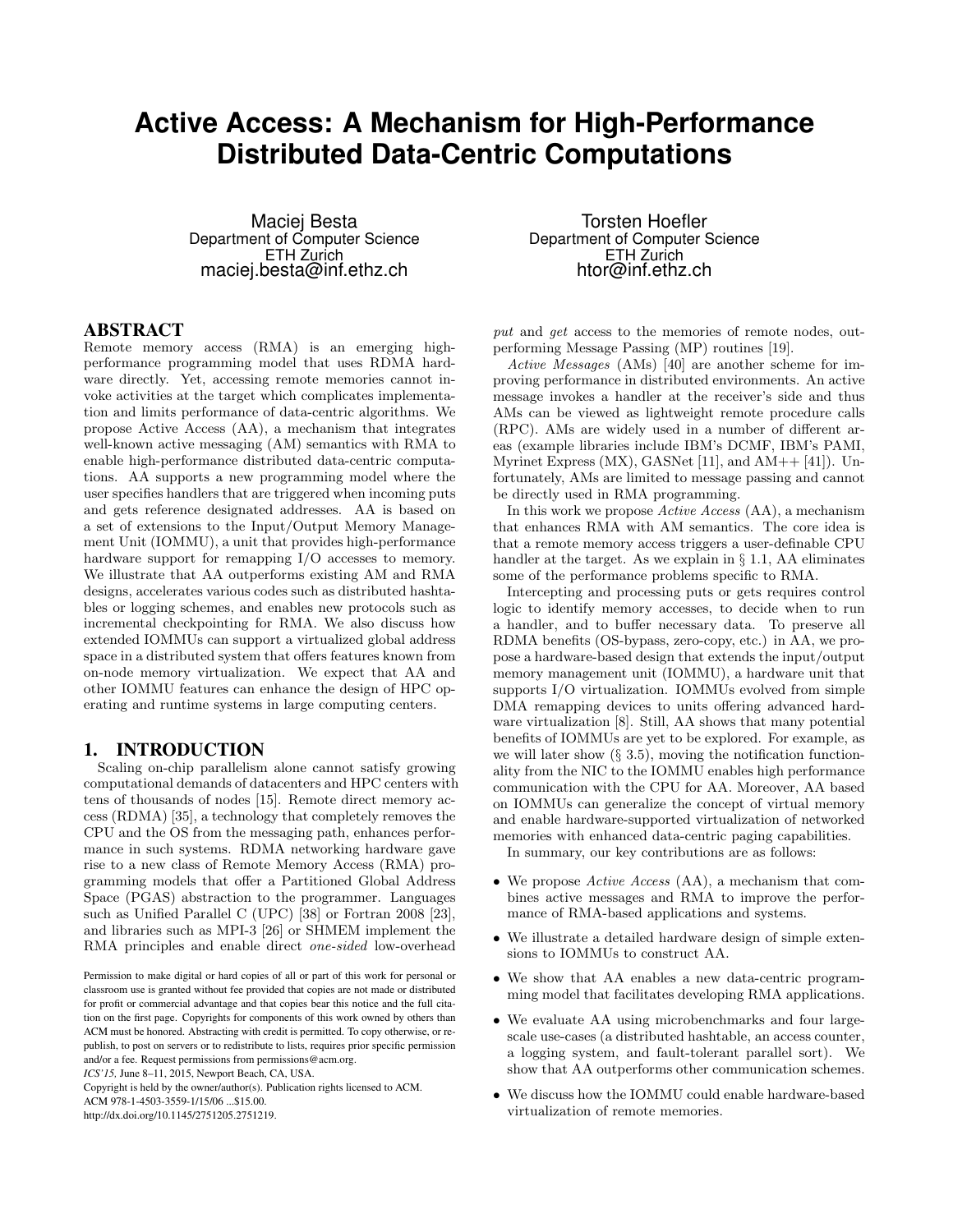## 1.1 Motivation

Consider a distributed hashtable (DHT): RMA programming improves its performance in comparison to MP 2-10 times [19]. Yet, hash collisions impact performance as handling them requires to issue many expensive remote atomics (see § 4). Figure 1 shows how the performance varies by a factor of  $\approx$ 10 with different collision rates.



Figure 1: Inserts/s in our RMA hashtable (§ 1.1) Figure 2: Comparison of the IOMMU and the MMU (§ 2.2)

We will show later  $(\S 4)$  how AA reduces the number of remote accesses from six to one. Intuitively, the design of AA, based on IOMMU remapping logic, intercepts memory requests and passes them for direct processing to the local CPU. Thus, AA combines the benefits of AMs and OS-bypass in RMA communications.

### 2. BACKGROUND

We now briefly outline RMA programming. Then, we discuss the parts of the IOMMU design (DMA remapping, IOMMU paging) that we later use to design Active Access.

### 2.1 RMA Programming Models

RMA is a programming model in which processes communicate by directly accessing one another's memories. RMA is typically built on OS-bypass RDMA hardware to achieve highest performance. Thus, RMA put (writes to remote memories) and *get* (reads from remote memories) have very low latencies, and significantly improve performance over MP [19]. RDMA is available in virtually all modern networks (e.g., IBM's Cell on-chip network, InfiniBand [37], IBM PERCS, iWARP, and RoCE). In addition, numerous existing languages and libraries based on RMA such as UPC, Titanium, Fortran 2008, X10, Chapel, or MPI-3.0 RMA are actively developed and offer unique features for parallel programming. Consequently, the number of applications in the RMA model is growing rapidly.

Here, we use *source* or *target* to refer to a process that issues or is targeted by an RMA access. We always use *sender* and *receiver* to refer to processes that exchange messages.

# 2.2 IOMMUs

IOMMUs are located between peripheral devices and main memory and can thus intercept any I/O traffic. Like the well-known memory management units (MMUs), they can be programmed to translate device addresses to physical host addresses. Figure 2 shows the similarities between MMUs and IOMMUs. An IOMMU can virtualize the view of I/O devices and control access rights to memory pages.

All major hardware vendors such as IBM, Intel, AMD, Sun, and ARM offer IOMMU implementations to support virtualized environments; Table 1 provides an overview. We conclude that IOMMUs are a standard part of modern computer architecture and the recent growth in virtualization for cloud computing ensures that they will remain important in

| Vendor     | IOMMU and its application                                                                                            |
|------------|----------------------------------------------------------------------------------------------------------------------|
| AMD        | GART [1]: address translation for the use by AGP                                                                     |
|            | DEV [8]: memory protection                                                                                           |
|            | AMD IOMMU [2]: address translation & memory protection                                                               |
| <b>IBM</b> | Calgary PCI-X bridge [8]: address translation, isolation                                                             |
|            | DART [8]: address translation, validity tracking                                                                     |
|            | IOMMU in Cell processors [8]: address translation, isolation                                                         |
|            | IOMMU in POWER5 [5]: hardware enhanced I/O virtualization                                                            |
|            | TCE [21]: enhancing I/O virtualization in pSeries 690 servers                                                        |
| Intel      | VT-d [22]: memory protection, address translation                                                                    |
| ARM        | CoreLink SMMU [25]: memory management in System-on-Chip<br>(SoC) bus masters, memory protection, address translation |
| PCI-SIG    | IOV & ATS [33]: address translation, memory protection                                                               |
| Sun        | IOMMU in SPARC [29]: address translation, memory protection                                                          |
| SolarFlare | IOMMU in SF NICs [34]: address translation, memory protection                                                        |

Table 1: An overview of existing IOMMUs (§ 2.2).

the future. However, IOMMUs are a relatively new concept with many unexplored opportunities. Their ability to intercept any memory access and provide full address space virtualization can be the basis for many novel mechanisms for managing global (RDMA) address spaces.

To be as specific as possible, we selected Intel's IOMMU technology [22] to explain concepts of generic IOMMUs. Other implementations vary in some details but share the core features (per-page protection, DMA remapping, etc.).

DMA Remapping DMA remapping is the IOMMU function that we use extensively to design AA. The IOMMU remapping logic allows any I/O device to be assigned to its own private subset of host physical memory that is isolated from accesses by other devices. To achieve this, IOMMUs utilize three types of remapping structures (all located in main memory): root-entry tables, context-entry tables, and IOMMU page tables. The first two are used to map I/O devices to device-specific page tables. To improve the access time, the remapping hardware maintains several caches such as the *context-cache* (device-to-page-table mappings) and the I/O Translation Lookaside Buffer (IOTLB) (translations from device addresses to host physical addresses).

Page Tables & Page Faults IOMMU page tables allow to manage host physical memory in a hierarchical way; they are similar to standard MMU page tables (still, MMU and IOMMU page tables are set up independently). A 4-level table allows 4KB page granularity on 64 bit machines (superpages of various sizes are also supported).

IOMMU page tables implement a page fault mechanism similar to MMUs. Every page table entry (PTE) contains two protection bits, W and R, which indicate whether the page is writable and readable, respectively. Any access that violates the protection conditions is blocked by the hardware and a page fault is generated, logged, and reported to the OS. The IOMMU logs the fault information using special registers and in-memory fault logs. The OS is notified using Message Signal Interrupts (MSI). Every page fault is logged as a fixed-sized fault entry that contains the fault metadata (the address of the targeted page, etc.); the data being transferred is discarded. We will later extend this mechanism to log active accesses and their data and to bypass the OS.

### 3. THE ACTIVE ACCESS MECHANISM

Active Access combines the benefits of RMA and AMs. AMs enhance the message passing model by allowing messages to actively integrate into the computation on the re-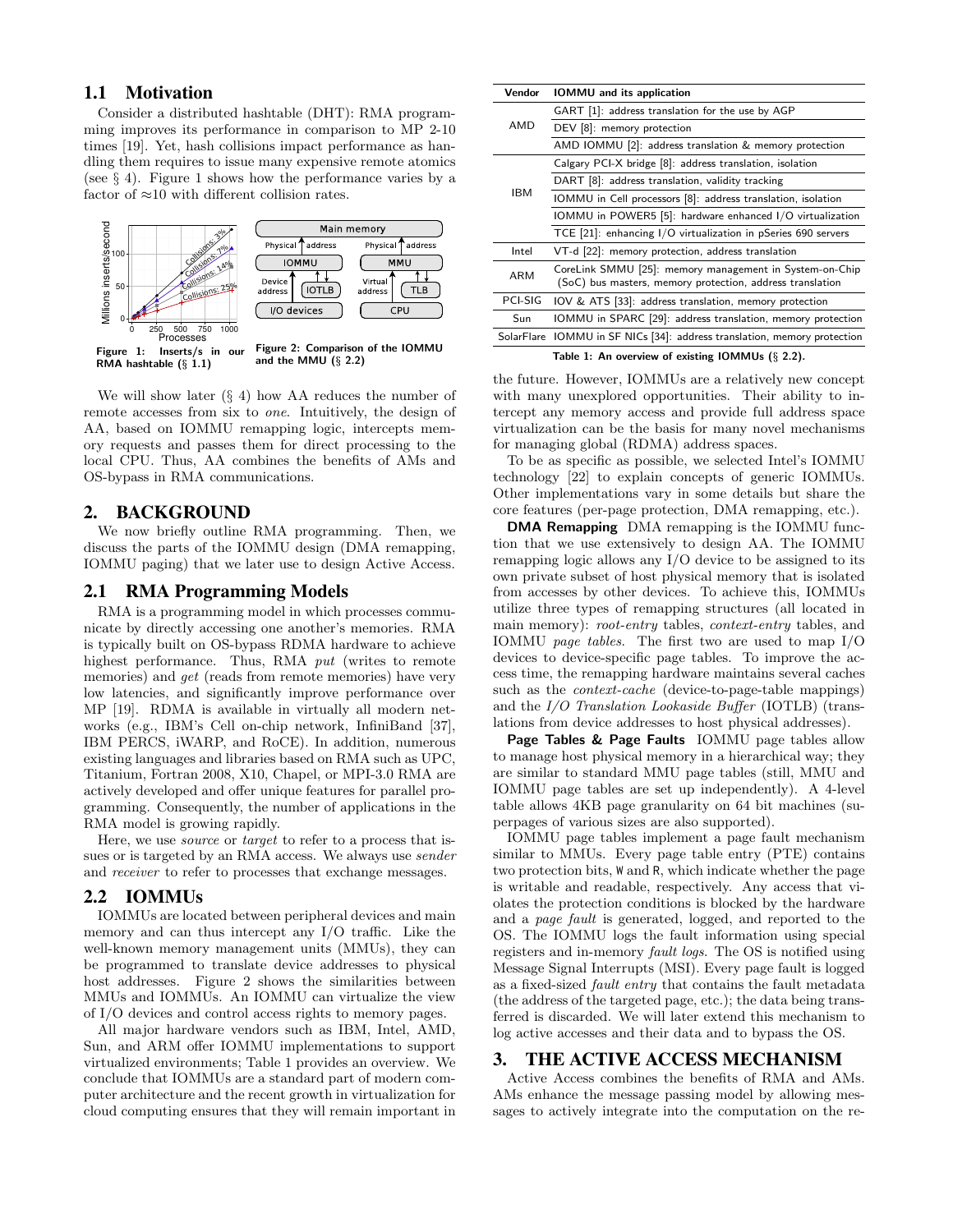

Figure 3: The overview of the IOMMU and the cooperating devices. The proposed extensions are marked with dashed edges and bold-italic text. Solid circles with numbers ( $\bigcirc$  -  $\bigcirc$ ) indicate the specific steps discussed in detail in § 3.1. Dashed circles ( $\bigcirc$  -  $\bigcirc$ ) are extensions pointed out in § 3.1-§ 3.7.

ceiver side. In RMA, processes communicate by accessing remote memories instead of sending messages. Thus, an analogous scheme for RMA has to provide the active semantics for both types of remote operations; puts and gets become active puts (AP) and active gets (AG), respectively.

Listing 1 shows the interface of AM and AA. An active message sent to a process receiver\_id carries arguments and payload that will be used by a handler identified by a pointer hlr\_addr. In AA, the user issues puts and gets at trgt\_addr in the address space of a process trgt\_id. No handler address is specified. Instead, we enable the user to associate an arbitrary page of data with a selected handler and with a set of additional actions (discussed in § 3.3 and § 3.4). When a put or a get touches such a page, it becomes active: first, it may or may not finalize its default memory effects (depending on the specified actions); second, both its metadata and data are ultimately processed by the associated handler. AA is fully transparent to RMA and, as Listing 1 shows, it entails no changes to the traditional interface.

```
1 /* **************** interface of AM *************** */
 2 void send_active_message(ptr hlr_addr, void* arguments,
           void * payload, int receiver_id) { ... }
 3 /******************* interface of AA ***
 4 void put (void* trgt_addr, void* data, int trgt_id) {<br>5 /* Attempt to copy data from the local memory into
 5 /* Attempt to copy data from the local memory into 6 the memory location trgt\_addr of a process trgt\_id.the memory location trgt\_addr of a process trgt\_id.*/7 }
 8 void get(void * trgt_aaddr, void * l_aaddr, int trgt_aid) {<br>9 /* Attempt to fetch the data from the memory location
9 /* Attempt to fetch the data from the memory location<br>10 trat addr of a process trat id to l addr */
      trgt\_addr of a process trgt\_id to l\_addr.*/11 }
12 void assoc_page (void* addr, void* act, int hlr_id) {
13 \prime\star Associate a page at addr with actions act and
14 with a handler identified by the id hlr\_id. */
```
#### Listing 1: Interface of Active Messages and Active Access (§ 3)

We now show how to extend IOMMUs to implement the above AA interface and to enable active puts and gets. From now on, we will focus on designs based on PCI Express (PCIe) [32]. We first describe the interactions between an RDMA request and current IOMMUs. The numbers in circles  $(1)$  -  $(4)$  refer to the corresponding numbers in Figure 3.

### 3.1 State-of-the-art IOMMU Processing Path

Consider an RDMA put or a get that is issued by a remote process. First, the local NIC receives the RDMA packet  $(1)$ . The NIC attempts to access the main memory with DMA and thus it generates appropriate PCIe packets (one or more depending on the type of the PCIe transaction  $[32]$   $(2)$ . Each packet is intercepted by the IOMMU  $\Omega$ . First, the IOMMU resolves the mapping from the device to its page table (using the packet header [22]). Here, the IOMMU uses the context cache  $\overline{4}$  or, in case of a cache miss, it walks the remapping tables  $\bigcirc$   $\bigcirc$ . Finally, the IOMMU obtains the location of the specific page-table  $(7)$ . The IOMMU then resolves the mapping from a device address to a physical address using the IOTLB  $\circledast$  or, in the event of a miss, the page-table  $\overline{O}$ . When it finds the target PTE, it checks its protection bits  $W$  and  $R$   $\bigcirc$ . The next steps depend on the request type. For puts, if W=1, the value is simply written to the target location. If W=0, the IOMMU raises a page fault and does not modify the page. For gets, if R=1, the request returns the accessed value to the NIC. If R=0, the IOMMU raises a page fault and does not return the value.

Upon a page fault, the IOMMU tries to record the fault information (fault entry) in the system-wide fault  $log(10)$ (implemented as an in-memory ring buffer). In case of an overflow (e.g., if the OS does not process the recorded entries fast enough) the fault entry is not recorded. If the fault entry is logged  $(1)$ , the IOMMU interrupts the CPU  $(3)$  with  $MSI$  (12) to run one of the specified handlers  $(14)$ .

We now analyze the extensions that enable active puts/gets (symbols  $\overline{(*)}$  -  $\overline{(*)}$  refer to the related symbols in Figure 3). Our goal is to enable the IOMMU to multiplex intercepted accesses among processes, buffer them in designated memory locations, and pass them for processing to a CPU.

### 3.2 Processing the Intercepted Data

In the original IOMMU design the fault  $log(10)$  is shared by all the processes running on the node where the IOMMU resides; a potential performance bottleneck. In addition, the IOMMU does not enable multiplexing the data coming from the NIC across the processes and handlers, limiting performance in multi/manycore environments. Finally, the data of a blocked RDMA put is lost as the fault log entry only records the address (see steps  $\left( \mathbf{P} \right)$ . To alleviate these issues, we propose to enhance the design of the IOMMU and its page tables to enable a data-centric multiplexing mechanism in which the PTEs themselves guide the incoming requests to be recorded in the specified logging data structures and processed by the designated user-space handlers.

We first add a programmable field IOMMU User Domain ID (IUID) to every IOMMU PTE  $\ddot{A}$ . This field enables associating pages with user domains. The OS and the NIC can ensure that one IUID is associated with at most one local process, similarly to Protection Domains in RDMA [35]. To add IUID we use bits 52-61 of IOMMU PTEs (ignored by the current IOMMU hardware [22]). We can store  $2^{10}$  domains on each node; enough to fully utilize, e.g., BlueGene/Q (64 hardware threads/node) or Intel Xeon Phi (256 hardware threads/chip). Second, our extended IOMMU logs both the generated fault entry and the carried data  $\mathbf{B}$  to the access  $log$ , a new in-memory circular ring buffer  $\dddot{C}$ . A process can have multiple private IUIDs/access logs located in its address space  $\mathbf{p}$ . Third, the IOMMU maintains the *access log*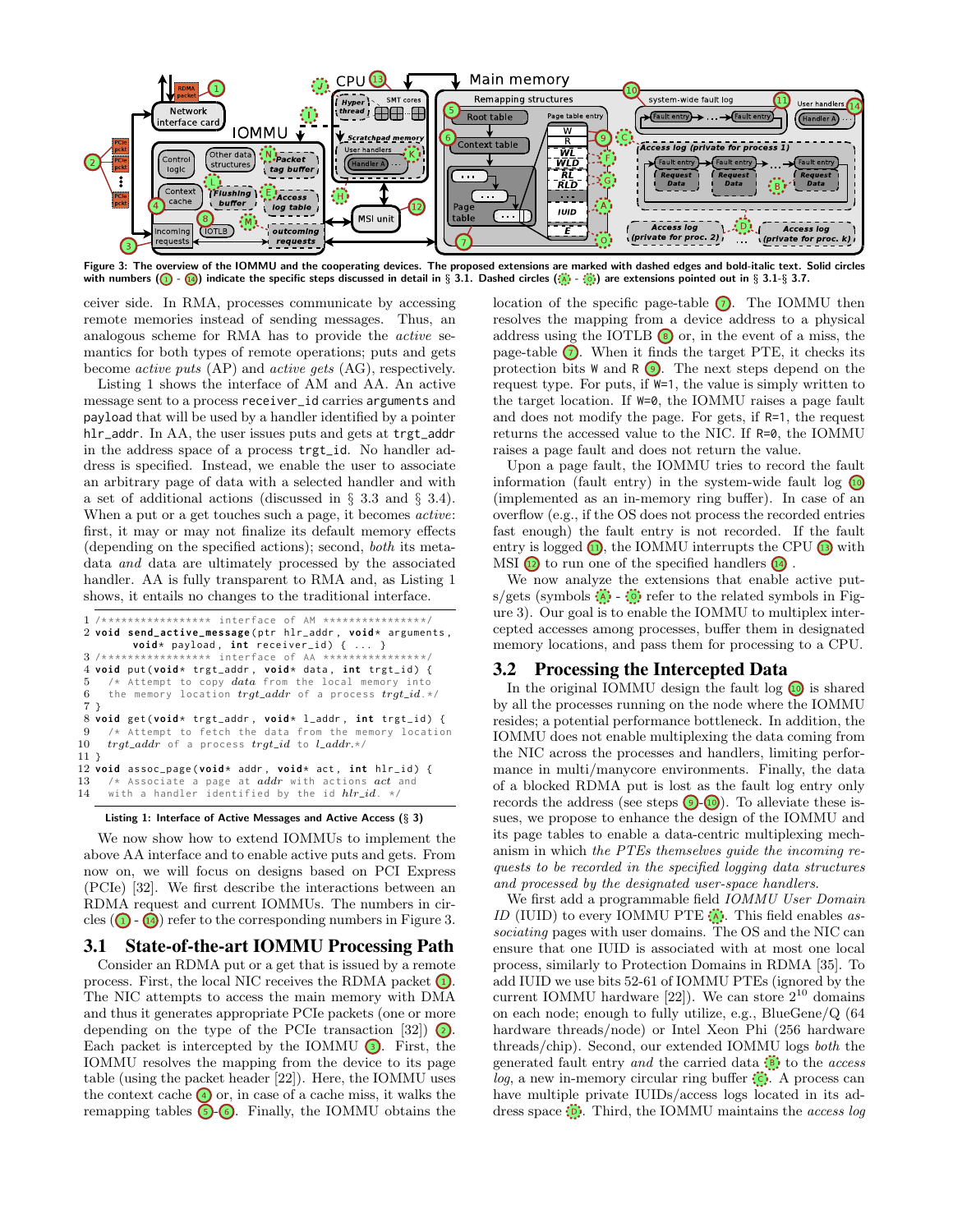

Figure 4: Active puts and gets. Here, the numbers in circles are independent of the numbering in Figure 3.

table  $\langle \vec{e} \rangle$ , a simple internal associative data structure with tuples (IUID,base,head,tail,size). One entry maps an IUID to three physical addresses (the base, the head, and the tail pointer) and the size of the respective access log ring buffer. The access log table is implemented as content addressable memory (CAM) for rapid access and it can be programmed in the same way as other Intel IOMMU structures [22].

### 3.3 Controlling Active Puts (APs)

Active puts enable redirecting data coming from the NIC and/or related metadata to a specified access log. Figure 4a illustrates active puts in more detail. Two additional PTE bits control the logging of fault entry and data: WL (Write Log) and WLD (Write Log Data)  $\mathbf{F}$ . If WL=1 then the IOMMU logs the fault entry for the written page and if WLD=1 then the IOMMU logs both the fault entry and the data. The flags W, WL and WLD are independent. For example, an active put page is marked as W=0, WL=1, WLD=1. The standard way, in which IOMMUs manage faults triggered by writes, is defined by the values W=0, WL=1, WLD=0.

### 3.4 Controlling Active Gets (AGs)

Active gets enable the IOMMU to log a copy of the remotely accessed data locally. When a get succeeds and the returned data is flowing from the main memory to the NIC, it is replicated by the IOMMU and saved in the access log (see Figure 4b). Similar to active puts, two additional PTE bits control the logging behavior of such accesses: RL (Read Log) and RLD (Read Log Data)  $\ddot{\mathbf{G}}$ . If RL=1 then the IOMMU logs the fault entry for the read page and if RLD=1 then the IOMMU logs the fault entry and the returned data.

The proposed control bit extensions for active puts and active gets can easily be implemented in practice. For example, bits 7-10 in the Intel IOMMU PTEs are ignored [22]. These bits can be used to store WL, WLD, RL, and RLD.

### 3.5 Interactions with the Local CPU

Finally, the IOMMU has to notify the CPU to run a handler to process the logs. Here, we discuss interrupts/polling and we propose a new scheme where the IOMMU directly accesses the CPU, bypassing the main memory.

Interrupts Here, one could use a high-performance MSI wakeup mechanism analogous to the scheme in Infini-Band [37]. The developer specifies conditions for triggering interrupts (when the amount of free space in an access log is below a certain threshold, or at pre-determined intervals). If the access log is sufficiently large and messages are pipelined then the interrupt latency may not influence the overall performance significantly (cf. § 5.2).

Polling As the IOMMU inserts data directly into a user address space, processes can monitor the access log head/ tail pointers and begin processing the data when required. time system that runs the handlers transparently to the user. Direct CPU Access This mechanism is motivated by the architectural trends to place scratchpad memories on processing units, a common practice in today's NVIDIA GPUs [31] and several multicore architectures [24]. One could add a scratchpad to the CPU  $\dddot{H}$ , connect it directly with the IOMMU  $\dddot{\bullet}$ , and place the head/tail pointers in it. A dedicated hyperthread  $\langle \mathbf{v} \rangle$  polls the pointers and runs the handlers if a free entry is available  $\overline{44}$ . If the size of the handler code is small, it can also be placed in the scratchpad, further reducing the number of memory accesses  $\dddot{\mathbf{k}}$ .

Polling can be done either directly by the user, or by a run-

The IOMMU and the CPU also have to synchronize while processing the access log. This can be done with a simple lock for mutual access. The IOMMU and the CPU could also synchronize with the pointers from the access log table.

### 3.6 Consistency Model

We now enhance AA to enable a weak consistency model similar to MPI-3 RMA [20]. In RMA, a blocking flush synchronizes nonblocking puts/gets. In AA, we use an active  $f$ lush(int target\_id)) to enforce the completion of active accesses issued by the calling process and targeted at target\_id. One way to implement active flushes could be to issue an active get targeted at a special designated flushing page in the address space of target\_id. The IOMMU, upon intercepting this get, would wait until the CPU processes the related access log and then it would finish the get to notify the source that the accesses have been committed.

Extending the IOMMU We add an IOMMU internal data structure called the *flushing buffer*  $\ddot{\bullet}$  to store tuples (address,IUID,active,requester-ID,tag), where address is the address of the flushing page, active is a binary value initially set to false, and requester-ID,tag are values of two PCIe packet fields with identical names; they are initially zeroed and we discuss them later in this section. The flushing buffer is implemented as CAM for rapid access.

Selecting a Flushing Page Here, the system could reserve a high virtual address for this purpose. We then add a respective entry (with the selected address and the related IUID) to the flushing buffer.

Finalizing an Active Flush The IOMMU intercepts the issued get, finds the matching entry in the flushing buffer, sets active=true, copies the values of the tag and requester-ID PCIe fields to the matching entry, and discards the get. Processing of the targeted access log is then initiated with any mechanism from § 3.5, depending on user's choice.

Alternative Mechanism The proposed consistency mechanism sacrifices one page from the user virtual address space. To alleviate this issue, we propose a second scheme similar to the semantics offered by, e.g., GASNet [11]. Here, AA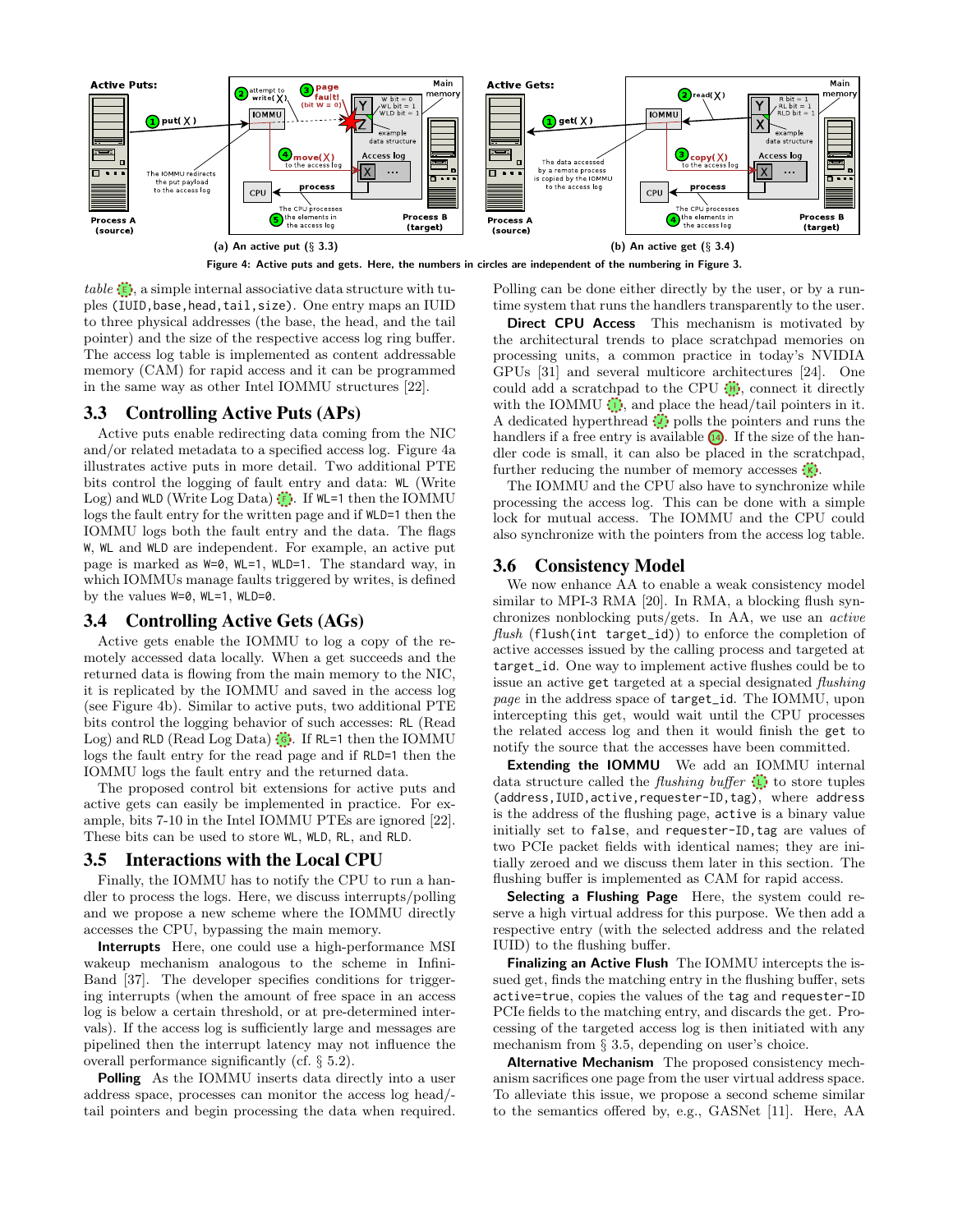does not guarantee any consistency. Instead, it allows the user to develop the necessary consistency by issuing a reply (implemented as an active put) from within the handler. This reply informs which elements from the access log have been processed. To save bandwidth, replies can be batched. The reply would be targeted at a designated page (with bits  $W=0$ ,  $W=L$ ,  $WLD=1$ ) with an IUID pointing to a designated access log. The user would poll the log and use the replies to enforce an arbitrary consistency.

Mixing AA/RMA Accesses At times, mixing AA and RMA puts/gets may be desirable (see  $\S$  4.1). The consistency of such a mixed scheme can be managed with active and traditional RMA flushes as these two calls are orthogonal. The completion of pending AA/RMA accesses is enforced with AA/RMA flushes, respectively.

### 3.7 Hardware Implementation Issues

We now describe solutions to several PCIe and RDMA control flow, ordering, and backward compatibility issues in the proposed extensions. If the reader is not interested in these details then they may skip this part and proceed to § 4. Numbers and capitals in circles refer to Figure 3.

Logging Data of PCIe Write Requests Every RDMA put is translated into one or more PCIe write requests flowing from NIC to main memory. The ordering rules for Posted Requests from the PCIe specification (§ 2.4.1 in [32], entry A2a) ensure that the packets for the same request arrive in order and may thus be simply appended to the log.

Logging Data of PCIe Read Requests A PCIe read transaction consists of one read request (issued by the NIC) and one or more read replies (issued by the memory controller). The IOMMU has to properly match the incoming and outgoing PCIe packets. For this, we first enable the IOMMU to intercept PCIe packets flowing back to the NIC  $\dddot{N}$  (standard IOMMUs process only incoming memory accesses). Second, we add the *packet tag buffer* ( $\overline{N}$ ) (implemented as CAM) to the IOMMU to temporarily maintain information about PCIe packets. The IOMMU would add the transaction tags of incoming PCIe read requests that access a page where RLD=1 to the tag buffer. PCIe read reply packets are then matched against the buffer and logged if needed.

We require the tag buffer as PCIe read replies only contain seven lower bits of the address of the accessed memory region (see § 2.2.9 in [32]), preventing the IOMMU from matching incoming requests with replies. The PCIe standard also ensures ordering of read replies (see § 2.3.1.1 in [32]).

Order of PCIe Packets from Multiple Devices The final ordering issue concerns multiple RMA puts or gets concurrently targeted at the same IOMMU. If several multi-packet accesses originate from different devices then the IOMMU may observe an arbitrary interleaving of PCIe packets. To correctly reassemble the packets in the access log, we extend the tag buffer so that it also stores pointers into the access log. Upon intercepting the first PCIe packet of a new PCIe transaction, the IOMMU inserts a tuple (transaction-tag, tail) into the tag buffer, records the packet in the access log, and adds the size of the whole PCIe transaction to the tail pointer. Thus, if some transactions interleave, the IOMMU leaves "holes" in the access log and fill these holes when appropriate PCIe packets arrive<sup>1</sup>. The IOMMU removes an

entry from the buffer after processing the last transaction packet. To ensure that the CPU only processes packets with no holes, the IOMMU increments tail or sets appropriate synchronization variables only when each PCIe packet of the next transaction is recorded in the respective access log.

Control Flow IOMMUs, unlike MMUs, cannot suspend a remote process and thus buffers may overflow if they are not emptied fast enough. To avoid data loss, we utilize the backpressure mechanism of the PCIe transaction layer protocol (TLP) as described in § 2.6.1. in [32]. This will eventually propagate through a reliable network and block the sending process(es). Issues such as head of line blocking and deadlocks are similar to existing reliable network technologies and require efficient programming at the application layer (regular emptying of the queues). Head of line blocking can also be avoided by dropping packets and retransmission [6].

Support for Legacy Codes Some codes may rely on the default IOMMU behavior to buffer the metadata in the default fault log  $\omega$ . To cover such cases, we add the E bit  $\ddot{\omega}$ to IOMMU PTEs to determine if the page fault is recorded in the fault log  $(E=0)$  or in one of the access logs  $(E=1)$ .

### 4. ACTIVE ACCESS PROGRAMMING

We now discuss example RMA-based codes that leverage AA. AA improves the application performance by reducing the amount of communication and remote synchronization. First, it reduces the number of puts, gets, and remote atomic operations in distributed data structures and other codes that perform complex remote memory accesses. For example, enqueueing an element into a remote queue costs at least two remote accesses (atomically get and increment the tail pointer and put the element). With AA, this would be a simple put to the list address and a handler that inserts the element; our DHT example is very similar. Second, since handlers are executed by local cores, the usual on-node synchronization mechanisms are utilized with no need to issue expensive remote synchronization calls such as remote locks.

### 4.1 Designing Distributed Hash Tables

DHTs are basic data structures that are used to construct distributed key-value stores such as Memcached [17]. In our design, the DHT is open and each process manages its part called the local volume. The volume consists of a table of elements and an overflow heap for elements with hash collisions. Both the table and the heap are implemented as fixed-size arrays. To avoid costly array traversals, pointers to most recently inserted items and to the next free cells are stored along with the remaining data in each local volume.

Due to space constraints we discuss inserts and only briefly lookups and deletes. In RMA, inserts are based on atomics (Compare-and-Swap and Fetch-and-Op, denoted as cas and fao), RMA puts (rma\_put) and RMA flushes (rma\_flush); see Listing 2. For simplicity we assume that atomics are blocking. The semantics of CAS are as follows: int cas(elem, compare, target, owner); if compare  $==$ target then target is changed to elem and its previous value is returned. For FAO we have int fao(op, value, target, owner); it applies an atomic operation op to target using a parameter value, and returns target's previous value. In both cas and fao, owner is the id of the process that owns the targeted address space. The semantics for rma\_put and rma\_flush are the same as for AA puts and flushes (cf.  $\S$  3,  $\S$  3.6).  $\emptyset$  indicates that the specific array cell is empty. To insert elem we first issue a cas (line 9). Upon a

<sup>1</sup>PCI Express 3.0 Specification limits the PCIe transaction size to 4KB. Thus, the maximum size of an active put or get also amounts to 4 KB. This limitation can be easily overcome in future PCIe systems.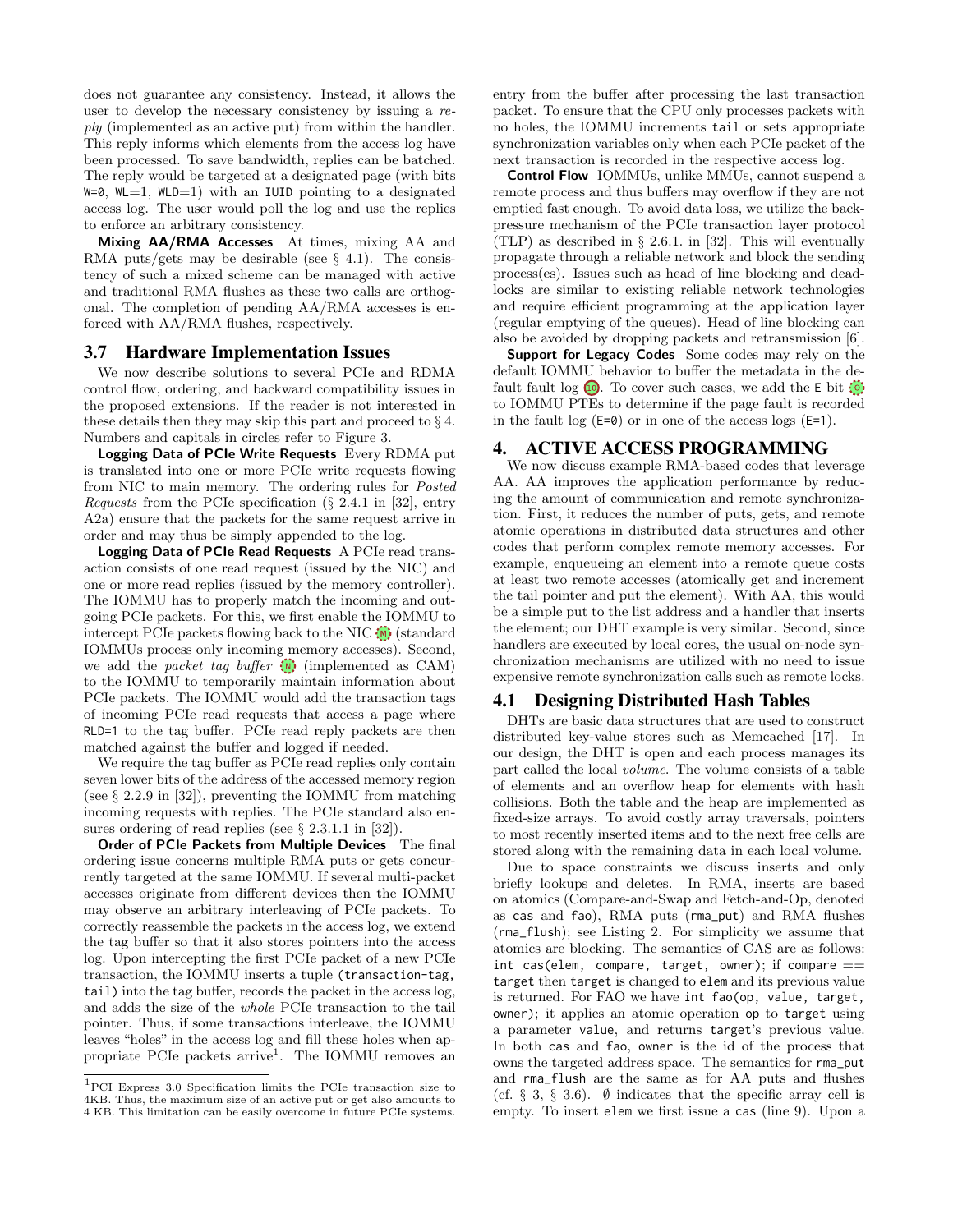```
1 /* Volume is a structure that contains the fields :
 2 owner: the id of the volume owner; vol\_size: volume size,
3 \text{ elements}: the table + the overflow heap; each cell contains
          two subfields: elem (the actual value) and ptr (the
        pointer to the next element).
 4 next\_free\_cell: a ptr to the next free cell in the heap
 5 last_ptr[]: pointers to the most recent elements */
 6
7 void insert (int elem, Volume v) \frac{1}{2} volume v \frac{1}{2} volume v
 8 int pos = hash(elem); //get the position of elem in v9 if(cas(elem,\emptyset, v. elems[pos].elem, v. owner) != \emptyset) {
10 int free cell = fao ( SUM , 1 , v . next free cell , v . owner ) ;
11 if( free_cell >= v . vol_size ) {/* an overflow - resize */}
       rma_put ( elem , v . elems [free_cell ] . elem , v . owner ) ;
13 rma_flush(v.owner);
14 int prev_ptr=fao (REPLACE, free_cell, v.last_ptr[pos],
             v . owner ) ;
15 if(cas(free_cell,\emptyset, v. elems[pos].ptr, v. owner) != \emptyset) {<br>16 ma_put(free_cell, v. elems[prev_ptr].ptr, v. owner);
          rma_put (free_cell, v.elems[prev_ptr].ptr, v.owner);
17 rma_flush(v.owner); } } }
```
#### Listing 2: Insert in the traditional RMA-based DHT

collision we acquire a new element in the overflow heap (line 10). We then insert elem into the new position (lines 12-13), update the respective last pointer and the next pointer of the previous element in the heap (lines 14-17).

Implementation of Inserts with Active Puts We now accelerate inserts with AA. We present the multi-threaded code in Listing 3. The inserting process calls insert (lines 1-3). The PTEs of the hash table data are marked with W=0,  $WL=1$ ,  $WLD=1$ ; thus, the metadata and the data from the put is placed in the access log. The CPU then (after being interrupted or by polling the memory/scratchpad) executes insert\_handler to insert the elements into the local volume (lines 5-10). Here, we assume that a thread owns one access log and that the size of the access log is divisible by the size of int. Elements are inserted with local\_insert, a function similar to insert from Listing 2. The difference is that each call is local (we thus skip the lv.owner argument).

Synchronization AA handlers are executed by the local CPU, thus, local\_insert requires no synchronization with remote processes. In our code we use local atomics, however, other simple local synchronization mechanisms (e.g., locks or hardware transactional memory) may also be utilized.

Consistency The proposed DHT is loosely consistent. For implementing any other consistency (e.g., sequential consistency) one can use either active flushes or enforce the required consistency using replies from within the handler.

Lookups Contrary to inserts, lookups do not generate hash collisions that entail multiple memory accesses. Thus, we propose to implement a lookup as a single traditional RMA get, similarly to [14]. For this, we mark the PTEs associated with the hashtable data as R=1, RL=0, RLD=0. Here, we assume that DMA is cache coherent (true on, e.g., Intel x86 [14]) and that RMA gets are aligned. As the DHT elements are word-size integers, a get is atomic with respect to any concurrent accesses from Listing 3. Consistency with other lookups and with inserts can be achieved with RMA and active flushes, respectively. More complicated schemes that fetch the data from the overflow heap are possible; the details are outside the scope of the paper.

Deletes A simple protocol built over active puts performs deletes. Here, we use a designated page  $P$  marked as  $W=0$ ,  $WL=1$ ,  $WL=1$ . The implementation of the delete issues an active put. This put is targeted at P and it contains a key of the element(s) to be deleted. The IOMMU moves the keys to a designated access log and a specified handler uses them to remove the elements from the local volume.

```
1 void insert (int elem, Volume v)<br>2 put (elem. v.elems [hash (elem) ]
     put ( elem , v . elems [ hash ( elem ) ] . elem , v . owner ) ;
 3 }
 4
 5 void insert_handler ( Access_log log ) {
 6 while (log.tail != log.tead) {
         local\_insert(*log. tail); log. tail + = sizeof(int);8 if( log . tail == log . base + log . size ) {
 9 log . tail = log . base ;
10 } } }
11
12 void local_insert (int elem) \frac{1}{l} //lv is the local DHT volume
13 int pos = hash(elem); //get the position of elem in lv<br>14 if(cas(elem \emptyset, lv, elems[pos], elem) != \emptyset) {
      if(cas (elem, ∅, lw. elements [pos]. elem) != ∅) {15 int free_cell = fao(SUM, 1, lv. next_free_cell);
16 if(free_cell>=lv.vol_size) {/*an overflow - resize*/}
17 lv . elems [ free_cell ]. elem = elem ;
18 int prev_ptr=fao(REPLACE, free_cell, lv. last_ptr[pos]);<br>19 if(cas(free cell.\emptyset, lv. elems[pos].ptr) != \emptyset) {
         if(cas (free\_cell, \emptyset, lw. elements[pos].ptr) != \emptyset) {
20 lv.elems[prev_ptr].ptr = free_cell; } } }
```
#### Listing 3: Insert in the AA-based DHT

### 4.2 Collecting Statistics on Memory Accesses

Recent work [18] presents an active key-value store "Comet", where automated gathering of statistics is one of the key functionalities. Such systems are usually implemented in the application layer, which significantly limits their performance. Architectures based on traditional RMA suffer from issues similar to the ones described in § 4.1.

AA enables hardware-based gathering statistics. For example, to count the number of puts or gets to a data structure, one has to appropriately set the control bits in the PTEs that point to the memory region where this structure is located: W=1, WL=1, WLD=0 (for puts), and R=1, RL=1, RLD=0 (for gets). Thus, the IOMMU ignores the data and logs only metadata that is later processed in a handler to generate statistics; the processing can be enforced with active flushes. This mechanism would also improve the performance of cache eviction schemes in memcached applications.

AA enables gathering separate statistics for each page of data. Yet, sometimes a finer granularity could be required to count accesses to elements of smaller sizes. In such cases one could place the respective elements in separate pages.

# 4.3 Enabling Incremental Checkpointing

Recent predictions about mean time between failures (MTBF) of large-scale systems indicate failures every few hours [9]. Fault tolerance can be achieved with various mechanisms. In checkpoint/restart [9] all processes synchronize and record their state to memories or disks. Traditional checkpointing schemes record the same amount of data during every checkpoint. However, often only a small subset of the application state changes between two consecutive checkpoints [39]. Thus, saving all the data wastes time, energy, and bandwidth. In incremental checkpointing only the modified data is recorded. A popular scheme [39] tracks data modifications at the granularity of pages and uses the dirty bit (DB) to detect if a given page requires checkpointing. This scheme cannot be directly applied to RMA because memory accesses performed by remote processes are not tracked by the MMU paging hierarchy [35].

AA enables incremental checkpointing in RMA codes. The combination  $W=1$ ,  $W=L=1$ ,  $WLD=0$  (set to the data that requires checkpointing) enables tracking the modified pages. To take a checkpoint all the processes synchronize and process the access logs to find and record the modified data. Our incremental checkpointing mechanism for tracking data modifications is orthogonal to the details of synchronization and recording; one could use any available scheme [9].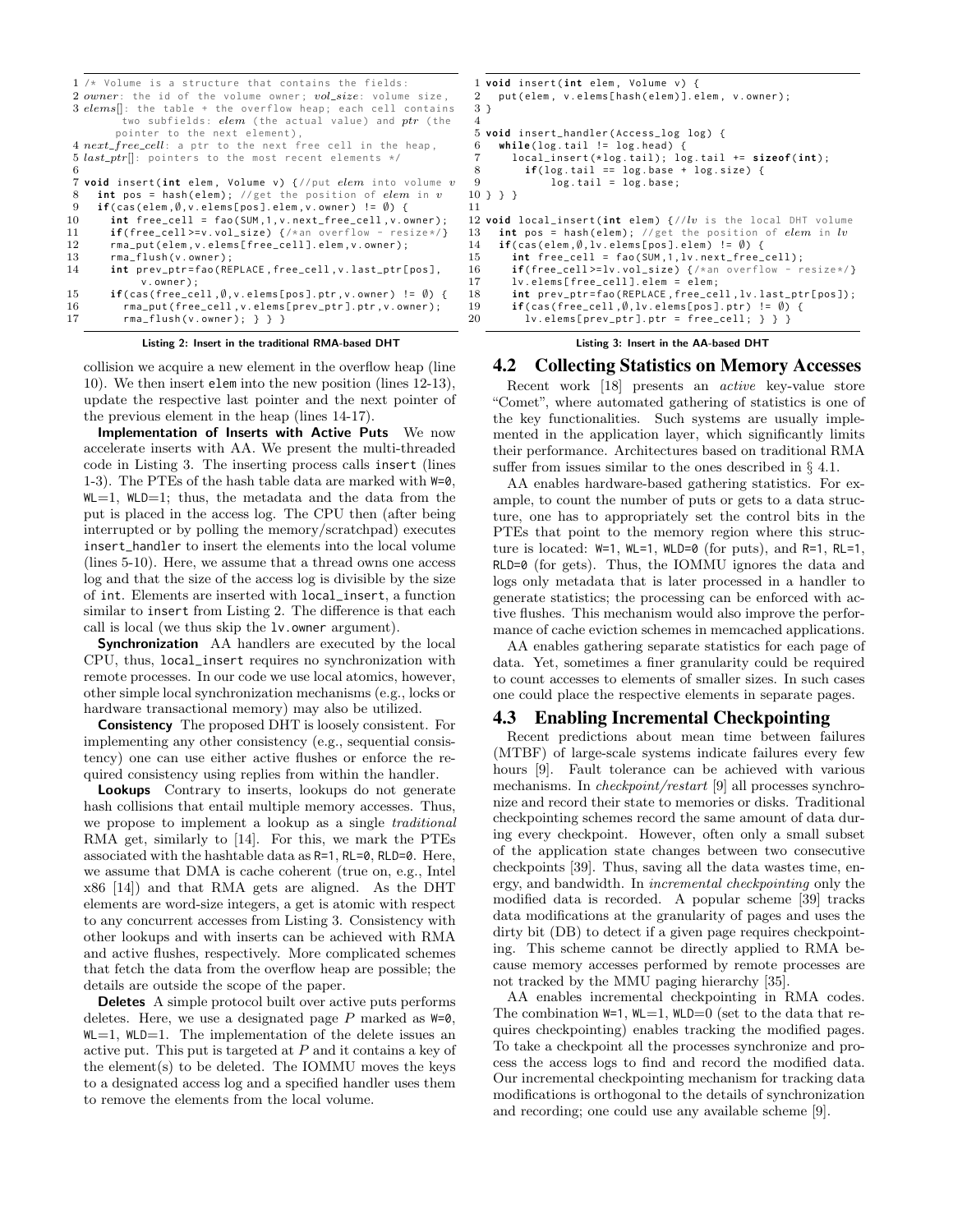Most often both remote and local accesses modify the memory. The latter can be tracked by the MMU and any existing method (e.g., the DB scheme [39]) can be used. While checkpointing, every process parses both the access log and the MMU page table to track both types of memory writes.

### 4.4 Reducing the Overheads of Logging

Another fault tolerance mechanism for RMA is uncoordinated checkpointing combined with logging of puts and gets where the crashed processes repeat their work and replay puts and gets that modified their state before the failure; these puts and gets are logged during the application runtime [9]. While logging puts is simple and does not impact performance, logging gets wastes network bandwidth because it requires transferring additional data [9]. We now describe this issue and propose a solution based on AA.

Logging Gets in Traditional RMA A get issued by process A and targeted at B fetches data from B's memory and impacts the state of A. Thus, if A fails and begins recovery, it has to replay this get. Still, A cannot log this get locally because the contents of its memory are lost after the crash (see Fig. 5, part 1). Thus, B can log the get [9].

The core problem in RMA is that B knows nothing of gets issued by A, and cannot actively perform any logging action. It means that A has to wait for the data to be fetched from B and only then can it send this data back to B. This naive scheme comes from the fundamental rules of one-sided RMA communication: B is completely oblivious to any remote accesses to its memory [9] (cf. Fig. 5, part 2).



Figure 5: Logging and replaying issued operations in RMA and AA.

Improving the Performance with Active Gets In AA, the IOMMU can intercept incoming gets and log the accessed data locally. First, we set up PTEs in the IOMMU page table that point to the part of memory that is targeted by gets. We set the control bits (R=1,RL=1,RLD=1) in these PTEs to make each get touching this page active. Every such get triggers the IOMMU to copy the accessed data into the access log annihilating the need for the source to send the same data back (see Figure 5, part 3). During the recovery a crashed process fetches the logs and then uses them to recover to the state before the failure. We omit further details of this scheme as this is outside the scope of this paper; example protocols (e.g., for clearing the logs or replaying puts and gets preserving the RMA consistency order) can be found in the literature [9].

### 5. EVALUATION

To evaluate AA we first conduct cycle-accurate simulations to cover the details of the interaction between the NIC, the IOMMU, the CPU, and the memory system. Second, we perform simplified large-scale simulations to illustrate how AA impacts the performance of large-scale codes.

# 5.1 Microbenchmarks

We first perform cycle-accurate microbenchmarks that evaluate the performance of data transfer between two machines connected with an Ethernet link. We compare system configurations without the IOMMU (no-iommu) and with the extended IOMMU presented in this paper (e-iommu). We use the gem5 cycle-accurate full-system simulator [10] and a standard testbed that allows for modeling two networked machines with in-order CPUs, Intel 8254x 1GbE NICs with Intel e1000 driver, a full operating system, TCP/IP stack, and PCIe buses. The utilized OS is Ubuntu 11.04 with precompiled 3.3.0-rc3 Linux kernel that supports 2047MB memory. We modify the simulated system by splitting the PCIe bus and inserting an IOMMU in between the two parts. We model the IOMMU as a bridge with an attached PTE cache (IOTLB). The bridge provides buffering and a fixed delay for passing packets; we set the delay to be 70ns for each additional memory access. We also use a 5ns delay for simulating IOMMU internal processing. We base these values on the L1/memory latencies of the simulated system.

We first measure the performance of data transfer with PktGen [28] (a high-speed packet generator) enhanced with netmap [36] (a framework for fast packet I/O). Second, we evaluate the performance of a TCP and a UDP stream with netperf, a popular benchmark for measuring network performance. We show the results in Figures 6a-6b. The IOMMU presence only marginally affects the data transfer bandwidth (the difference between the no-iommu and e-iommu is 1-5% with no-iommu, as expected, being marginally faster).

We also simulate a hashtable workload of one process inserting new elements at full link bandwidth into the memory of the remote machine; the results are presented in Figure 6c. Here, we compare AA with a traditional RMA design of the DHT. As the collision rate increases, the performance of both designs drops due to a higher number of memory accesses. Still, AA is  $\approx 3$  times more performant than RMA.

# 5.2 Evaluation of Large-Scale Applications

The second performance-related question is how the AA semantics, implemented using the proposed IOMMU design, impacts the performance of large-scale codes. To be able to run large-scale benchmarks on a real supercomputer we simplify the simulation infrastructure. We simulate one-sided RMA calls with MPI point-to-point messages. We replace one-directional RMA puts with a single message and twodirectional RMA calls (gets and atomics) with a pair of messages exchanged by the source and target, just like packets in hardware. We then emulate extended IOMMUs by appropriately stalling message handlers. As the IOMMU performs data replication and redirection bypassing the CPU, there are four possible sources of such overheads: interrupts, memory accesses due to the logging, IOMMU page table lookups, and accesses to the scratchpads on the CPU.

First, we determine the interrupt and memory access latencies on our system to be  $3\mu s$  and  $\approx 70ns$ , respectively. Second, we simulate the IOTLB and page table lookups varying several parameters (PTE size, associativity, eviction policy). Finally, we assume that an access to the scratchpad to notify a polling hyperthread is equal to the cost of an L3 access and we evaluate it to  $\approx 15ns$ .

All the experiments are executed on the CSCS Monte Rosa Cray XE6 system. Each node contains four 8-core AMD processors (Opteron 6276 Interlagos 2.3 GHz) and is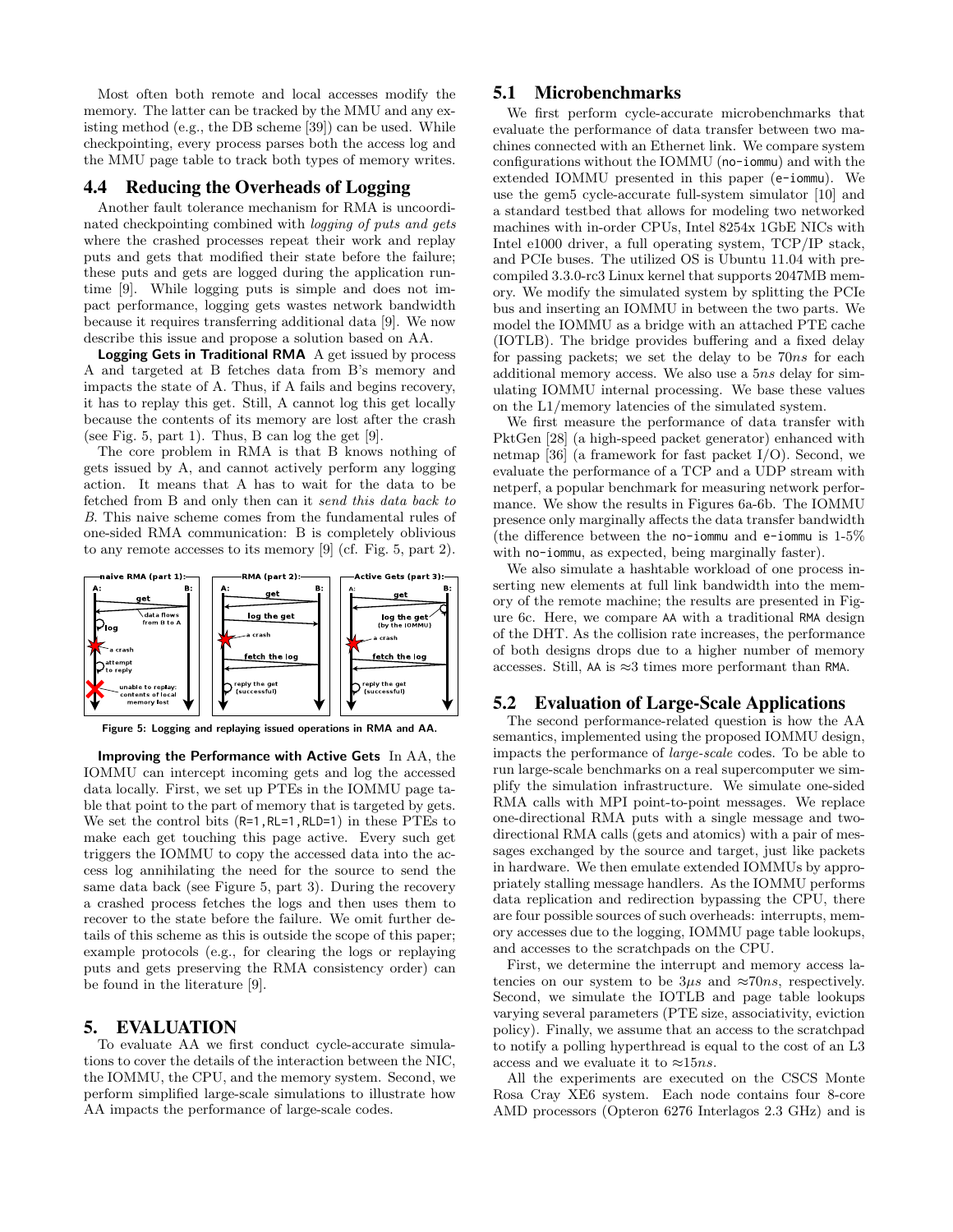

Figure 6: Microbenchmarks (Figures 6a-6c) and finding optimum configuration for AA-Onload (Figure 6d).

connected to a 3D-Torus Gemini network. We use 32 processes/node and the GNU Environment 4.1.46 for compiling. We compare the following communication schemes:

AA-Int, AA-Poll, AA-SP: AA based on the IOMMU communicating with the CPU using: interrupts, polling the main memory, and accessing the scratchpad, respectively. RMA: traditional RMA representing RDMA architectures. AM: an AM scheme in which processes poll at regular intervals to check for messages. Note that this protocol is equivalent to traditional message passing.

AM-Exp: an AM variant based on exponential backoff to reduce polling overhead. If there is no incoming message, we double the interval after which a process will poll.

AM-Onload: an AM scheme where several cores are only dedicated to running AM handlers and constantly poll on flags that indicate whether new AMs have to be processed. AM-Ints: an AM mechanism based on interrupts generated by the NIC that signal to the CPU it has to run the handler.

### *5.2.1 Distributed Hashtable*

We implement eight hashtable variants using each of the schemes above. Here, processes insert random elements with random keys (delete evaluation gives similar performance and is skipped due to space constraints). Each DHT volume can contain  $2^{21}$  elements. We vary different parameters to cover a broad spectrum of possible scenarios. First, we study the scalability by changing the number of inserting processes P. Second, we evaluate benchmarks with different numbers of hash collisions  $(R_{cols},$  the ratio between the number of hash collisions and the total number of inserts). Third, we simulate different applications by varying computation ratios  $(R_{comp},$  the ratio between the time spent on local computation and the total experiment runtime). We also vary the IOTLB parameters: IOTLB size, associativity, and the eviction policy. Finally, we analyzed two variants of AA-Ints/AM-Ints in which an interrupt is issued every  $10<sup>1</sup>$ and  $10^2$  inserts (the differences in performance were negligible  $(<5\%)$ ; we only report numbers for the former).

AM-Onload depends on the number of cores  $(C)$  per node that are dedicated to processing AM requests. Thus, to make the comparison fair, we run AM-Onload for every C between 1 and 31 in order to find the most advantageous configuration for every experiment. Figure 6d shows that  $C = 11$  delivers maximum performance. If  $C < 11$  the cores become congested and the performance decreases.  $C > 11$ limits performance as receiving cores become underutilized.

**Varying** P and  $R_{cols}$  Figure 7a shows the results for  $R_{\text{cols}} = 5\%$  and Figure 7b for  $R_{\text{cols}} = 25\%$ . Here, both AA-SC and AA-Poll outperform all other schemes by a factor of  $\approx$ 2. As expected, AA-SC is slightly  $(\approx 1\%)$  more performant than AA-Poll. AA-Ints is comparable to AM-Ints; both mechanisms suffer from interrupt latency overheads. The reasons for performance differences in the remaining schemes are as follows: in AM-Exp and AM the computing processes have to poll on the receive buffer and, upon active message arrival, extract the payload. In AA this part is managed by the IOMMU and the computing processes only have to insert the elements into the local hashtable. AM-Onload devotes smaller number of processes to compute and thus, even in its best configuration, cannot outperform AA. RMA issues costly atomics for every insert and 6 more remote operations for every collision, degrading performance.

Varying  $R_{comp}$  Increasing  $R_{comp}$  from 0% to 95% did not significantly influence the performance patterns between evaluated schemes. The only noticeable effect was that the differences between the results of respective schemes were smaller (which is expected as scaling  $R_{comp}$  reduces appropriately the amount of communication per time unit).

Varying the IOTLB Parameters We now analyze the influence of various IOTLB parameters on the performance of DHT; the results are presented in Figure 7c. The name of each plot encodes the used eviction policy (lru: least recently used, rnd: random) and associativity (a1: directmapped, a2: 2-way, a4: 4-way, af: fully-mapped). For plot clarity we only analyze AA-Poll; both AA-SP and AA-Ints follow similar performance patterns. For a given associativity, lru is always better than rnd as it entails fewer IOTLB misses. Increasing associativity and IOTLB size improves the performance, for example, using lru\_af instead of lru\_a4 allows for an up to 16% higher insert rate.

### *5.2.2 Access Counter*

We now test the performance of a simple tool that counts accesses to an arbitrary data structure. We compare AA-Poll (counting done by the IOMMU), RMA (increasing counters with remote atomics), and two additional designs: an approach based on the "active key-value" store [18] (A-KV), and a scheme where counting is done at the source and the final sums are computed with the Allreduce collective operation [26] (Allreduce). Finally, we test a scenario with no counting (No-Cnt). The number of accesses per second is presented in Figure 7d. AA-Poll outperforms A-KV (overheads caused by the application-level design), RMA (issuing costly atomics), and All-Reduce (expensive synchronization).

### *5.2.3 Performant Logging of Gets*

In the next step we evaluate the performance of active gets by testing the implementation of the mechanism that logs RMA gets. Here, processes issue remote gets targeted at random processes. Every get transfers one 8-byte integer value. In this benchmark we do not compare to AM-Exp, AM-Onload, and AM-Ints because these schemes were not suitable for implementing this type of application. Instead,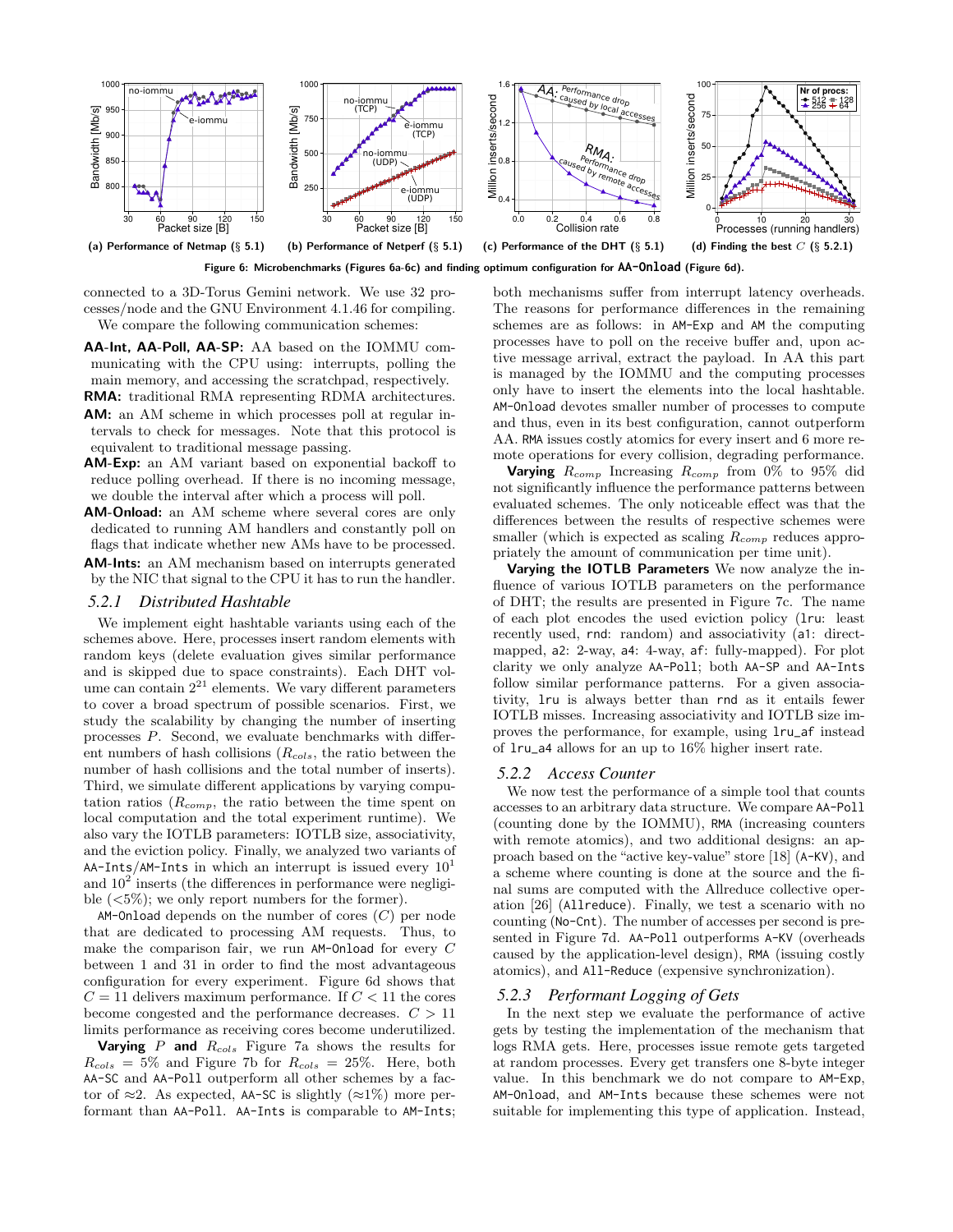

Figure 7: The performance of the DHT (Figures 7a, 7b, 7c) and the access counter (Figure 7d). We use 32 processes/node.

we compare to No-FT: a variant with no logging (no faulttolerance overhead) that constitutes the best-case baseline. We illustrate the scalability of AA in Figure 8a. AA achieves the best performance, close to No-FT. In all the remaining protocols the data to be logged has to be transferred back to a remote storage using a put (RMA) or a send (AM), which incurs significant overheads. Varying the remaining parameters ( $R_{comp}$ , IOTLB parameters) follows the same performance pattern as in the hashtable evaluation.

### *5.2.4 Fault-Tolerant Performant Sort*

To evaluate the performance of active gets we also implemented an RMA-based version of the parallel sort Coral Benchmark [13] that utilizes gets instead of messages, and made it fault-tolerant. We present the total time required to communicate the results of sorting 1GB of data between processes in Figure 8b. Again, AA is close to No-FT  $(< 1\%)$ and reduces communication time by  $\approx 50\%$  and  $\approx 80\%$  in comparison to AM and RMA, respectively.



### 6. RELATED WORK AND DISCUSSION

Not all possible use cases for IOMMUs have been studied so far. Ben-Yehuda et al. [8] discuss IOMMUs for virtualization in Linux. Other works target efficient IOMMU emulation [4], reducing IOTLB miss rates [3], isolating Linux device drivers [12], and mitigating IOMMUs' overheads [7]. There are also vendors' white papers and specifications  $[1, 2, 5, 21, 22, 25, 33]$ . Our work goes beyond these studies by proposing a new a mechanism and a programming model that combines AM with RMA and uses IOMMUs for high-performance distributed data-centric computations.

There are several mechanisms that extend the memory subsystem to improve the performance of various codes. Active Pages [30] enable the memory to perform some simple operations allowing the CPU to operate at peak computational bandwidth. Active Memory [16] and in-memory computing [42] add simple compute logic to the memory controller and the memory itself, respectively. AA differs from these schemes as it targets distributed RMA computations and its implementation does not modify the memory subsystem requiring minor extensions to the commodity IOMMUs.

Scale-Out NUMA [27] is an architecture, programming model, and communication protocol that offers low latency of remote memory accesses. It differs from AA as it does not provide the active semantics for both puts and gets and it introduces significant changes to the memory subsystem.

Active messages were introduced by von Eicken et al [40]. Scalable programming for RMA was discussed by Gerstenberger et al [19]. Some of AA's functionalities could be achieved using existing RMA/AM interfaces such as Portals [6], InfiniBand [37], or GASNet [11]. However, Portals would introduce additional memory overheads per NIC because it requires descriptors for every memory region. These overheads may grow prohibitively for multiple NICs. Contrarily, AA uses a single centralized IOMMU with existing paging structures, ensuring no additional memory overheads. Furthermore, AA offers notifications on gets and it enables various novel schemes such as incremental checkpointing for RMA and performant logging of gets.

AA could also be implemented in the NIC. Still, using IOMMUs provides several advantages. Modern IOMMUs are integrated with the memory controller/CPU and thus can be directly connected with CPU stratchpads for a highperformance notification mechanism (see § 3.5). This way, all I/O devices could take advantage of this functionality (e.g., Ethernet RoCE NICs). Moreover, we envision other future mechanisms that would enable even further integration with the CPU. For example, the IOMMU could be directly connected to the CPU instruction pipeline to directly feed the CPU with handler code.

Finally, AA's potential can be further explored to provide hardware virtualization of remote memories. There are three major advantages of virtual memory: it enables an OS to swap memory blocks into disk, it facilitates the application development by providing processes with separate address spaces, and it enables useful features such as memory protection or dirty bits. Some schemes (e.g., PGAS languages) emulate a part of these functionalities for networked memories. Extending AA with features specific to MMU PTEs (e.g., invalid bits) would enable a hardware-based virtual global address space (V-GAS) with novel enhanced paging capabilities and data-centric handlers running transparently to any code accessing the memory; see Fig. 9.

The IOMMUs could also become the basis of V-GAS for Ethernet. All the described IOMMU extensions are generic and do not rely on any specific NIC features, leaving the possibility of moving the V-GAS potential into commodity machines that do not provide native RDMA support. For example, by utilizing Single Root I/O Virtualization (SR/IOV), a standard support for hardware virtualization